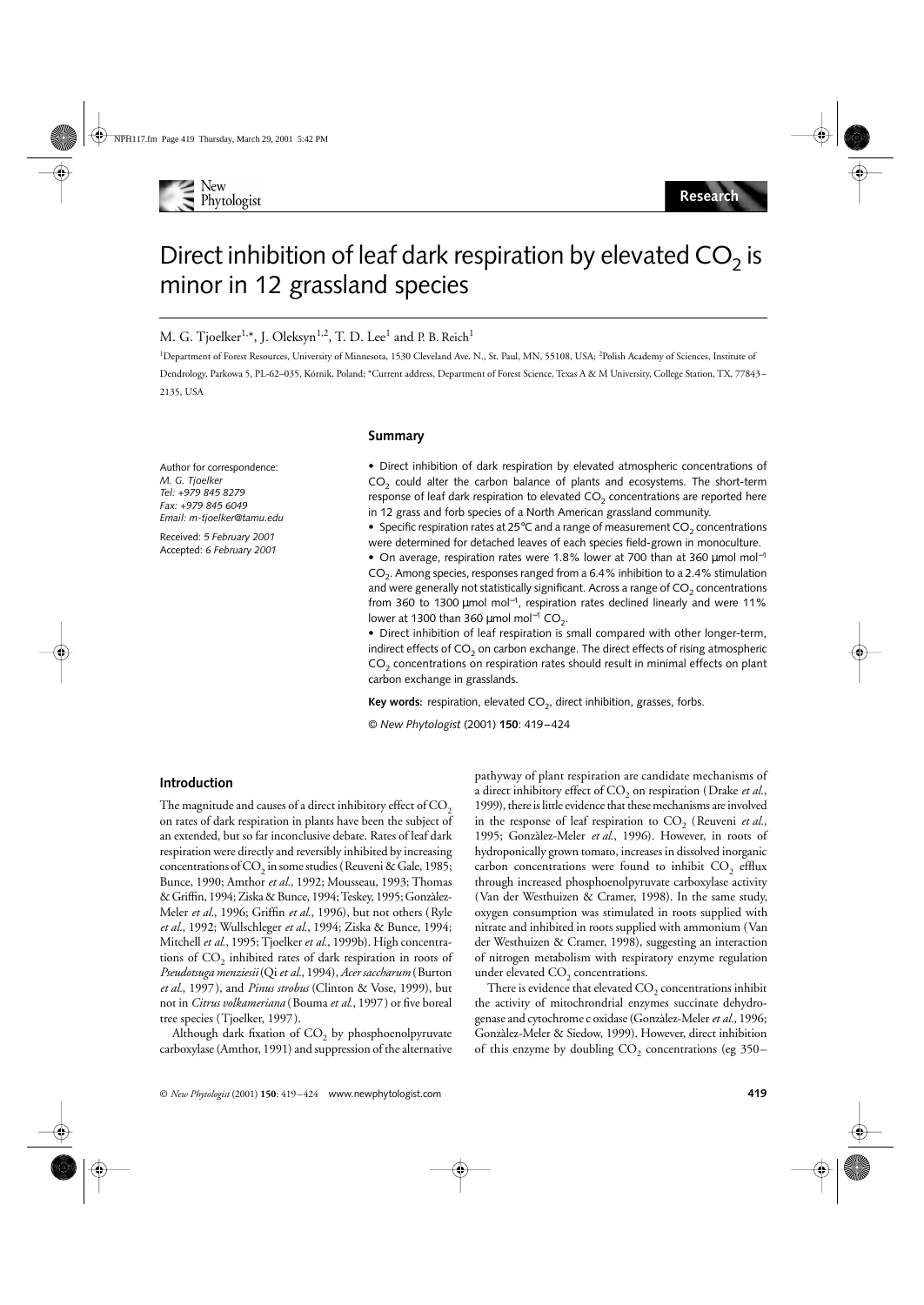700 µmol mol<sup>−</sup><sup>1</sup> ) fails to account for the 15–20% inhibition of rates of respiration observed with a doubling of  $CO<sub>2</sub>$  concentration in many studies (Gonzàlez-Meler & Siedow, 1999). By comparison, the direct inhibitory effect of  $CO<sub>2</sub>$  concentration on leaf respiration in nine temperate deciduous tree species was small, averaging a 1.5% reduction in rate at 800 compared with 400  $\mu$ mol mol<sup>−1</sup> CO<sub>2</sub> (Amthor, 2000). Other metabolic mechanisms await experimental testing (Drake *et al.*, 1999). In addition, the potential role of systematic errors in influencing measured respiratory responses to  $CO<sub>2</sub>$  remains unresolved (Drake *et al.*, 1999; Amthor, 2000).

The global implications of a direct suppression of rates of dark respiration in terrestrial plants by elevated concentrations of  $CO<sub>2</sub>$  are important given rising atmospheric concentrations of  $CO<sub>2</sub>$  (Houghton, 1997) and the key role dark respiration plays in plant and ecosystem-level carbon balance. Respiratory  $CO<sub>2</sub>$  efflux from plants may constitute over 50% of net  $CO<sub>2</sub>$ fixed in photosynthesis (Farrar, 1985; Tjoelker *et al.*, 1999a). At the global scale, a relatively small suppression of respiration in an elevated concentration of  $CO<sub>2</sub>$  would have potentially large effects on the net carbon gain by plants and ecosystems and the balance between  $CO<sub>2</sub>$  fluxes to terrestrial and atmospheric sinks (Gifford, 1994). For example, a 15% reduction in foliar respiration in response to a doubling of current ambient atmospheric  $CO<sub>2</sub>$  concentrations was estimated to contribute 3 Giga tonnes (Gt) of carbon per year to the biosphere sink in a carbon model (Drake *et al.*, 1999).

The objectives of this study were to determine if  $CO<sub>2</sub>$  concentration directly affected leaf dark respiration and whether taxonomically diverse grass and forb species of a grassland community differed in this regard. To this end, we selected 12 species common to temperate prairie grassland communities of North America and part of a free-air carbon dioxide enrichment (FACE) experiment in Minnesota, USA. The question of direct effects of  $CO<sub>2</sub>$  on plant respiration is important for this FACE experiment, since atmospheric  $CO<sub>2</sub>$  concentrations are enriched only during daylight hours. We tested the hypothesis that a short-term increase in concentration of  $CO<sub>2</sub>$  would directly and reversibly inhibit rates of leaf dark respiration. We distinguish the direct short-term effect of  $CO<sub>2</sub>$  examined here from potential indirect effects of  $CO<sub>2</sub>$  that may occur as the result of acclimation of leaf structure and function when grown under elevated  $CO<sub>2</sub>$ .

## **Materials and Methods**

#### Species monoculture field plots

We obtained our plant material from field plots of a FACE experiment (BioCON, http://www.swan.lter.umn.edu/biocon/) that is exploring the response of prairie grassland species to biodiversity, elevated carbon dioxide, and soil nitrogen (Lee *et al.*, 2001; Reich *et al.*, 2001a,b). The study is at the Cedar Creek Natural History Area, a National Science Foundation, Long-Term Ecological Research site in Minnesota, USA. The region has a continental climate with cold winters, warm summers (mean January and July temperatures of −10 and 25°C), and annual precipitation averaging 660 mm. The soils are derived from a glacial outwash sand plain and are sandy and nitrogen poor.

The 12 grassland species we chose for this study included three species of each of the following groups:  $C_3$  grasses: *Agropyron repens* (L.) Beauv., *Bromus inermis* Leysser, *Koeleria cristata* Pers.; C4 grasses: *Andropogon gerardii* Vitman, *Schizachyrium scoparium* (Michaux) Nash, *Sorghastrum nutans* (L.) Nash; nonleguminous forbs: *Achillea millefolium* L., *Anenome cylindrica* A. Gray, *Solidago rigida* L.; legumes: *Amorpha canescens* Pursh, *Lespedeza capitata* Michaux, *Petalostemum villosum* Nutt. Bare field plots  $(2 \times 2 \text{ m})$  of the various treatment combinations were seeded in July of 1997 in six large circular plots (20-m diameter), three of which serve as the FACE rings. To compare species at common growing conditions, we selected the monoculture plots of the unamended soil (without added nitrogen) and ambient  $\text{CO}_2$  (*c*. 360 µmol mol<sup>-1</sup>) treatment combination from the larger study. Thus, two replicate monoculture plots of each species from among the three ambient- $CO<sub>2</sub>$  treatment rings were available for our study.

#### Measurement of leaf dark respiration

To control for potential diurnal variation in leaf carbohydrate status, we collected leaf samples from field plots at the same time each morning (between 07.30 and 08.30 hours) on eight dates beginning 8 July and ending 18 August, 1999. From each species plot we collected five mature leaves from the upper canopy, enclosed the leaves in a plastic bag with a moistened paper towel, and placed the bags in a cooler at 11.5°C (within the range of night-time temperatures at this site). In the laboratory we transferred the sample bags to a darkened controlled-environment chamber (Conviron E15, Controlled Environments, Inc., Winnipeg, Man., Canada) at 25°C at least 30 min before measurement.

Individual species were sampled repeatedly across the eight measurement days. On a given measurement date one plot was sampled from each of 11 species or subset. Across days, four to six samples were obtained for each species, except for *Lespedeza capitata* (*n* = 2) for which fewer plants were available. Plots were selected, sampled, and analysed in random order. We completed all measurements the same day, on average, 6 h since sampling and within an average maximum of 9 h (range 4–13 h across days). Same-slopes analysis of covariance of the pooled data revealed that time since sampling had no effect on specific respiration rates ( $P = 0.13$ ) or response to  $CO<sub>2</sub>$ concentration  $(P = 0.99)$ .

We conducted a separate study of specific respiration rates of leaves collected from the same plots and other plots of the larger study on 6 and 7 July, 1999. Using the same sampling protocol described above including the period of dark storage,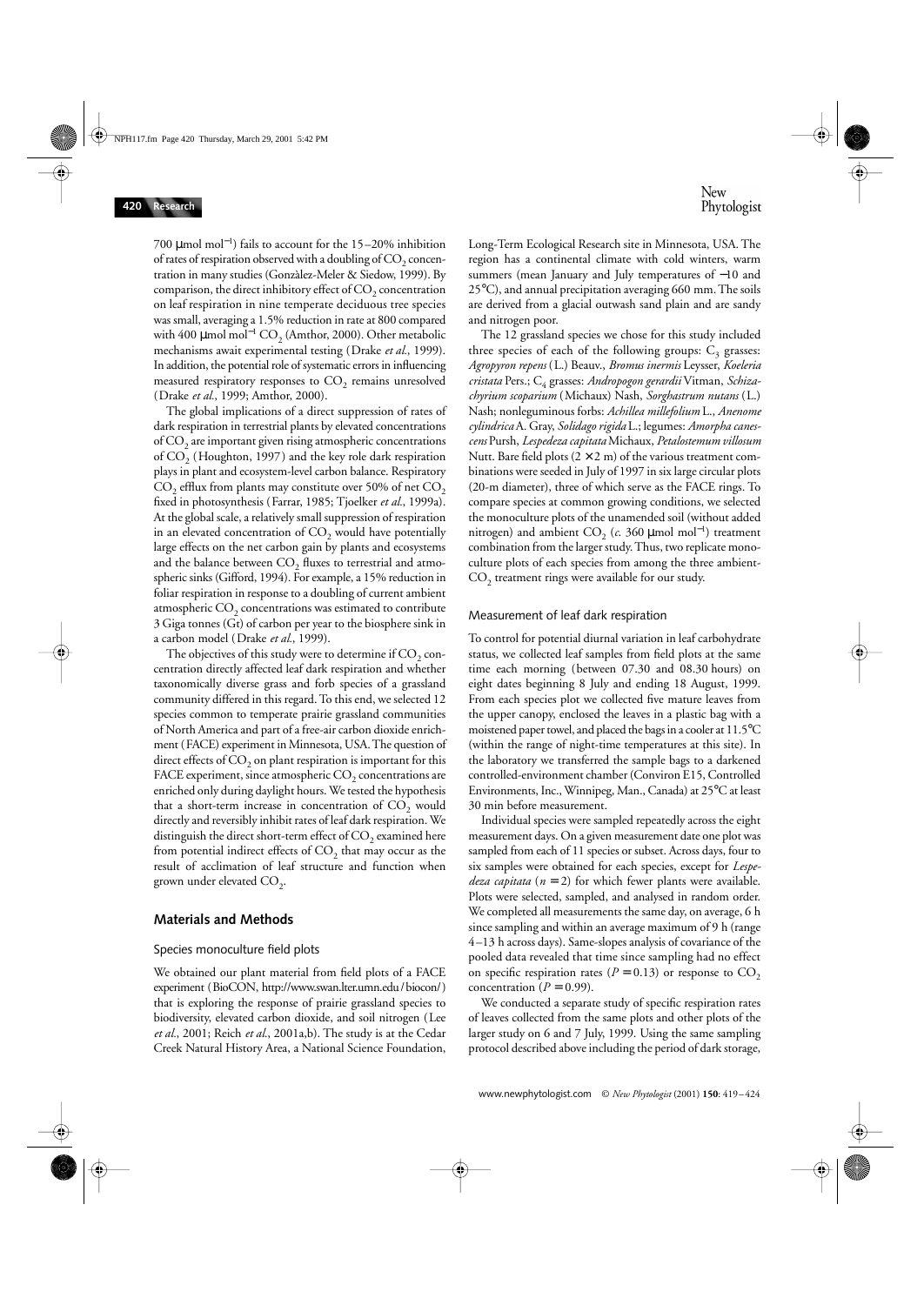we measured specific respiration rates at a standard  $CO<sub>2</sub>$ concentration (360 µmol mol<sup>−</sup><sup>1</sup> ) and temperature (25°C). Specific respiration rates were comparable with those of the present study. After measurement of specific respiration rates, measured values of mean soluble sugar concentration of the same samples ranged from 3.7 to 14.3% of leaf dry mass among the species (data not shown), values at least as high as commonly observed in other field studies. These data confirm that carbohydrates had not been depleted in the dark using our sampling protocol. In addition, linear regression analysis revealed that the mean response of respiration to  $CO<sub>2</sub>$  concentration appeared unrelated to mean soluble sugar concentration among species  $(P = 0.88)$ .

Rates of net  $CO<sub>2</sub>$  exchange were measured using a portable photosynthesis system, equipped for automatic  $CO<sub>2</sub>$  control (CIRAS-1, PP Systems, Hitchin, UK) and operated in the differential mode. We used a standard cuvette (PLC-conifer, PP Systems). Samples were placed into the cuvette in the darkened growth chamber at 25°C. For two samples of each species we determined rates of dark  $CO<sub>2</sub>$  efflux at each of five target  $CO<sub>2</sub>$  concentrations of 360, 550, 700, 1000, and 1300 μmol mol<sup>-1</sup> in random order for each sample. For the other samples  $(n=2-4)$  of each species, rates were determined only at 360 and 700  $\mu$ mol mol<sup>-1</sup> CO<sub>2</sub>. Samples were exposed to each  $CO<sub>2</sub>$  concentration for typically 10–12 min before recording a measurement. After measurement, we dried the tissues in a forced-air oven (65°C), determined their masses, and calculated specific respiration rates on a dry mass basis (Rs, nmol  $g^{-1} s^{-1}$ ).

Rates of respiratory  $CO<sub>2</sub>$  efflux from individual leaves are low, increasing the difficulty of accurately measuring small changes in  $CO<sub>2</sub>$  flux, especially in differential analysis of  $CO<sub>2</sub>$ concentrations. To check for leaks, we periodically confirmed that the net flux rates of  $CO<sub>2</sub>$  in an empty and dry cuvette were zero throughout the range of measurement  $CO<sub>2</sub>$  concentrations. By measuring detached leaves, we controlled for potential diffusive leaks of  $CO<sub>2</sub>$  by completely sealing the sample in the cuvette during measurement (Amthor, 2000). In addition, measuring multiple leaves from each plot together rather than individually increased the measured  $CO<sub>2</sub>$  differentials, therefore increasing the signal to noise ratio.

Environmental factors, such as temperature, or leaf water and carbohydrate status could influence specific rates of respiration and perhaps responsiveness to  $CO<sub>2</sub>$  concentration. By sampling leaves at the same time early each morning, we controlled for potential diurnal variation in carbohydrate status. By darkening, cooling, and enclosing the samples in plastic bags, the leaves remained turgid and respiratory carbon losses minimized. Measuring the leaves in the laboratory in a growth chamber ensured identical temperature treatments prior to and during respiration measurements, controlling for both the short-term temperature sensitivity of respiration and temperature acclimation of specific respiration rates (Tjoelker *et al.*, 1999b; Atkin *et al.*, 2000). Prior checks in our laboratory

and elsewhere have revealed that measured rates of dark  $CO<sub>2</sub>$ efflux do not differ between attached and detached foliage of a number of species, and may remain stable even after 12 h in the dark (Mitchell *et al.*, 1999).

#### Data analysis

In comparing specific respiration rates determined at 360 and 700  $\mu$ mol mol<sup>−1</sup> CO<sub>2</sub>, we included data of the samples measured at the five  $CO<sub>2</sub>$  concentrations. To compare the effect of  $CO<sub>2</sub>$  concentration on respiration rates, we calculated the proportional change (%) in rates at 700 compared with the rates determined at 360 µmol mol $^{-1}$  CO<sub>2</sub> for each sample ( (700 − 360) : 360 \*100). We used two-tailed *t*-tests to test the null hypothesis ( $\mu$  = 0) of no difference in respiration rates between the paired measurements (360 and 700  $\mu$ mol mol<sup>-1</sup>  $CO<sub>2</sub>$ ) for each species separately.

We used ANOVA and regression to examine respiration response to  $CO<sub>2</sub>$  across the five target measurement concentrations (360–1300 µmol mol<sup>−</sup><sup>1</sup> ). Since measures at the various  $CO<sub>2</sub>$  concentrations were repeated on individual samples, the ANOVA included both between-sample and within-sample variation. We used separate and same-slopes analysis of covariance to test for homogeneity of slopes and equality of intercepts in examining species differences in the response of specific respiration rates to  $CO<sub>2</sub>$  concentration.

## **Results**

Among the 12 species the response of leaf dark respiration to a short-term change in  $CO<sub>2</sub>$  concentration between 360 and 700 µmol mol<sup>−</sup><sup>1</sup> ranged from an apparent 6.4% inhibition in *P. villosum* to 2.4% stimulation in *Agropyron repens* (Table 1). However, with the exception of *P. villosum*, none of the individual species responses at these  $CO<sub>2</sub>$  concentrations were statistically significant based on two-tailed *t*-tests of percent change in the paired measurements  $(P > 0.23)$ . Pooling all data, mean specific respiration rate was 1.8% lower when measured at 700 compared with 360 µmol mol<sup>-1</sup> CO<sub>2</sub> (Table 1,  $n = 57$ ,  $P > |t| = 0.02$ . Species did not differ in response of specific respiration rate to  $CO_2$  concentration (ANOVA, Species  $\times$  CO<sub>2</sub> effect,  $P = 0.51$ ).

Mean specific rates of respiration of all species pooled differed among the wider range of five target measurement CO<sub>2</sub> concentrations from 360 to 1300 µmol mol<sup>-1</sup> (ANOVA,  $CO<sub>2</sub>$  effect, 4 df,  $P < 0.0001$ ). The interaction effect of species and measurement  $CO<sub>2</sub>$  concentration was not statistically significant  $(P = 0.69)$ . Moreover, separate-slopes analysis of covariance revealed that slopes of the  $CO_2$ -response relationships were homogeneous among species  $(P = 0.41)$ , suggesting that the species responded similarly to the measurement  $CO<sub>2</sub>$  concentrations. The slope estimate was negative (*P* > | *t* | < 0.0001), indicating that respiration rates declined linearly with increasing measurement  $CO<sub>2</sub>$  concentration.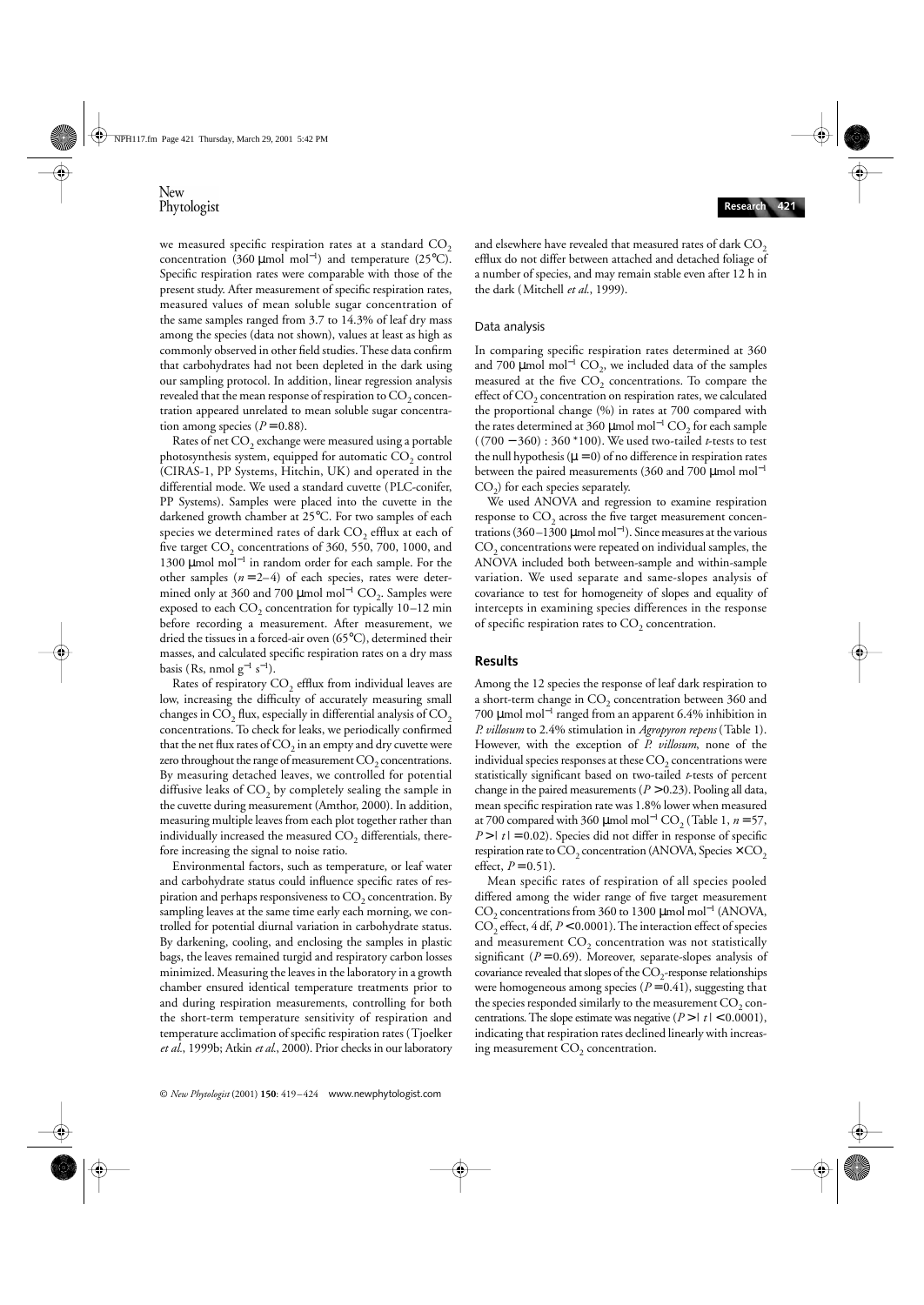| Species                 | Rs (nmol $g^{-1}$ s <sup>-1</sup> ) |      |      | % change* at 700 vs 360 $\mu$ mol mol <sup>-1</sup> CO <sub>2</sub><br>with 95% confidence intervals |         |        |        |
|-------------------------|-------------------------------------|------|------|------------------------------------------------------------------------------------------------------|---------|--------|--------|
|                         | n                                   | 360  | 700  | Mean                                                                                                 | Lower   | Upper  | P >  t |
| $C_3$ grass             |                                     |      |      |                                                                                                      |         |        |        |
| Agropyron repens        | 4                                   | 15.7 | 16.1 | 2.4                                                                                                  | $-10.1$ | 14.9   | 0.58   |
| <b>Bromus</b> inermis   | 5                                   | 13.5 | 13.3 | $-1.5$                                                                                               | $-6.3$  | 3.4    | 0.45   |
| Koeleria cristata       | 4                                   | 12.4 | 12.4 | 0.1                                                                                                  | $-10.1$ | 10.4   | 0.97   |
| $C_4$ grass             |                                     |      |      |                                                                                                      |         |        |        |
| Andropogon gerardii     | 6                                   | 17.4 | 17.4 | $-0.3$                                                                                               | $-5.4$  | 4.8    | 0.89   |
| Schizachyrium scoparium | 5                                   | 15.3 | 14.5 | $-4.9$                                                                                               | $-14.6$ | 4.7    | 0.23   |
| Sorghastrum nutans      | 6                                   | 16.8 | 16.5 | $-2.0$                                                                                               | $-8.4$  | 4.4    | 0.46   |
| Forb                    |                                     |      |      |                                                                                                      |         |        |        |
| Achillea millefolium    | 6                                   | 15.0 | 14.7 | $-1.9$                                                                                               | $-6.5$  | 2.7    | 0.33   |
| Anenome cylindrica      | 4                                   | 13.1 | 12.8 | $-2.3$                                                                                               | $-13.8$ | 9.3    | 0.58   |
| Solidago rigida         | 6                                   | 12.1 | 12.0 | $-1.4$                                                                                               | $-4.7$  | 1.8    | 0.31   |
| Legume                  |                                     |      |      |                                                                                                      |         |        |        |
| Amorpha canescens       | 5                                   | 17.4 | 17.2 | $-1.5$                                                                                               | $-7.5$  | 4.6    | 0.54   |
| Lespedeza capitata      | 2                                   | 26.6 | 26.0 | $-2.0$                                                                                               | $-63$   | 59     | 0.75   |
| Petalostemum villosum   | 4                                   | 20.7 | 19.4 | $-6.4$                                                                                               | $-11.9$ | $-0.9$ | 0.03   |
| Mean                    | 57                                  | 15.8 | 15.5 | $-1.8$                                                                                               | $-3.2$  | $-0.3$ | 0.02   |

**Table 1** A test of direct inhibition (% change) of specific dark respiration rates (Rs) in leaves at elevated (700 µmol mol<sup>−</sup>1) compared with ambient (360 μmol mol<sup>-1</sup>) CO<sub>2</sub> concentrations for 12 grassland species

\*Percent change in specific respiration rates measured at 360 and 700 µmol mol<sup>−</sup>1 CO2 and 25°C were calculated for each sample as: (700–360) : 360 \*100. Positive values indicate an apparent stimulation, whereas negative values indicate an apparent inhibition of respiration. A two-tailed *t*-test based on paired comparisons was used.



**Fig. 1** Apparent direct inhibition of leaf dark respiration by elevated CO<sub>2</sub> concentrations in 12 grassland species. Observations consisted of two replicate samples of each of 12 species measured at each of five target  $CO<sub>2</sub>$  concentrations of 360, 550, 700, 1000, and 1300 μmol mol<sup>-1</sup>. Shown are least squares means ( $±$  1 SE) of inhibition (% decrease) in respiration rates relative to rates measured at 360 μmol mol<sup>-1</sup> CO<sub>2</sub>. The linear regression fit without an intercept is:  $y = 0.0110^*$  ([CO<sub>2</sub>]-360).

The apparent inhibitory effect of  $CO<sub>2</sub>$  on specific respiration rates for all species together was a linear function of external, measurement  $CO<sub>2</sub>$  concentration. Mean specific respiration rates were lower by 1.7% at 550, 2.7% at 700, 7.4 at 1000 and 10.6% at 1300 compared with 360 µmol mol<sup>-1</sup> CO<sub>2</sub>. We used linear regression forced through the origin (ie 360 μmol mol<sup>−1</sup> CO<sub>2</sub>) to estimate the slope of the relationship between percent inhibition and  $CO<sub>2</sub>$  concentration relative to rates determined at 360 µmol mol<sup>-1</sup>  $\mathrm{CO}_2$ . Overall, inhibition of respiratory  $CO<sub>2</sub>$  efflux increased linearly with increasing CO<sub>2</sub> concentration from 360 to 1300 µmol mol<sup>-1</sup> (Fig. 1).

#### **Discussion**

By contrast to a number of studies showing a substantial direct inhibitory effect of  $CO<sub>2</sub>$  concentration on specific rates of leaf respiration, we found evidence for a small inhibition detectable only at very high  $CO<sub>2</sub>$  concentrations. Recent reviews suggest that a doubling of current atmospheric  $CO<sub>2</sub>$  concentrations, on average, may reduce specific respiration rates by 15–20% through a short-term direct effect (Drake *et al.*, 1999; Gonzàlez-Meler & Siedow, 1999). In the 12 grassland species in our study, the direct effects of  $CO<sub>2</sub>$  on respiration at twice current ambient concentrations were small, averaging less than a 2% inhibition overall, and were well within the range of sampling error and not statistically significant for all but one species. At 1300 μmol mol<sup>-1</sup> CO<sub>2</sub>, specific respiration rates were inhibited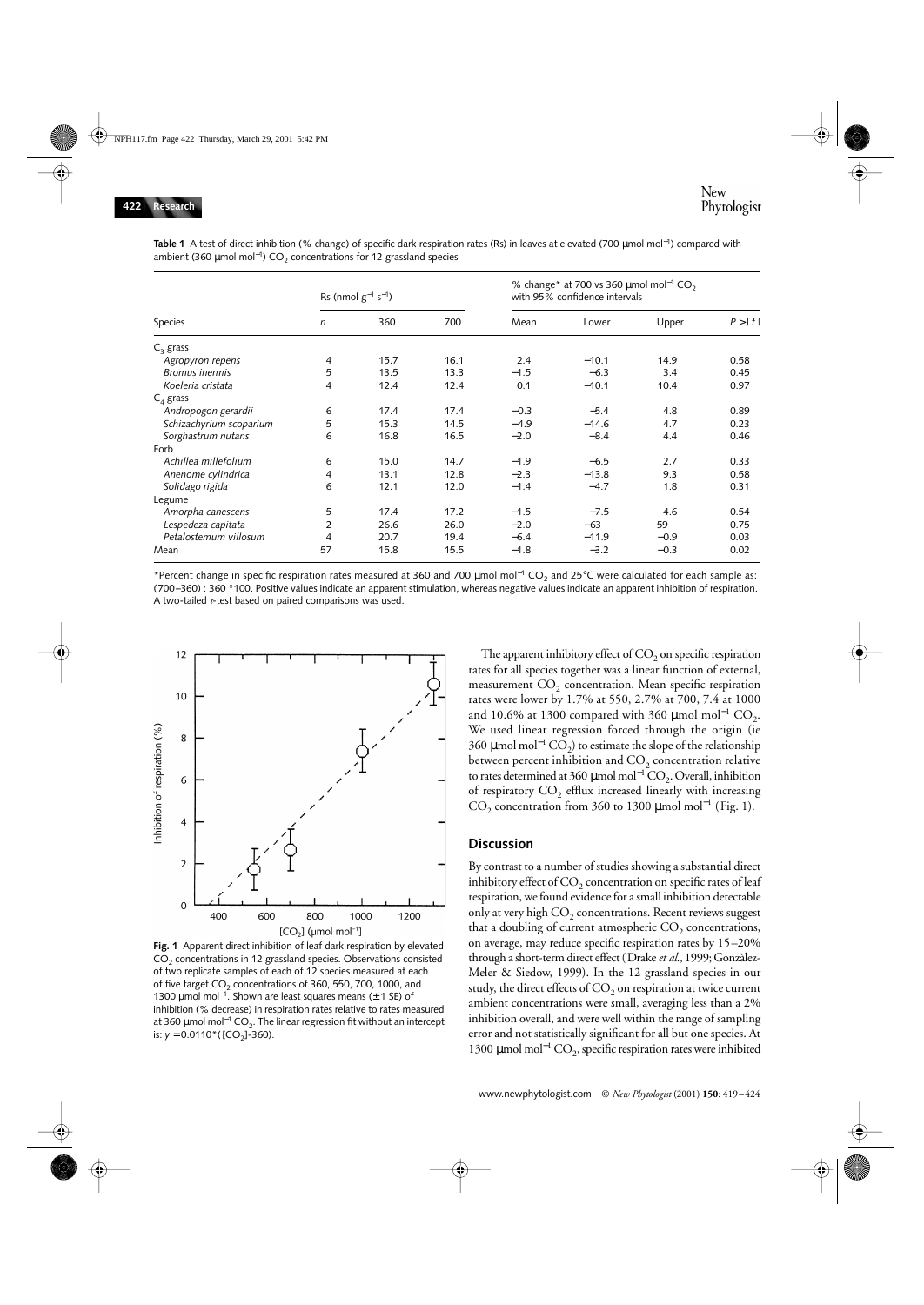by 11% compared with rates at 360 µmol mol<sup>-1</sup> CO<sub>2</sub>. The magnitude of the effects observed here concur with those of Amthor (2000) who reported a 1.5% decrease in specific respiration rates of nine temperate deciduous tree species at 800 compared with 400 μmol mol<sup>-1</sup> CO<sub>2</sub>. Direct inhibitory effects of  $CO<sub>2</sub>$  concentration on dark respiration of this magnitude are perhaps reconcilable to observed direct effects of  $CO<sub>2</sub>$  in inhibiting cytochrome c oxidase (Gonzàlez-Meler & Siedow, 1999).

Given the CO<sub>2</sub> treatments in the BioCON FACE experiment of 368 and 550 µmol mol<sup>-1</sup> CO<sub>2</sub>, a 2.1% decrease in specific respiration rate was predicted (mean of  $1.7\% \pm 1.0$ SE) at 550 compared with 368 µmol mol<sup>-1</sup> CO<sub>2</sub>, based on the linear regression relationship across the wide range of measurement  $CO<sub>2</sub>$  concentrations (Fig. 1). Compared at 700 µmol mol<sup>-1</sup> CO<sub>2</sub>, the mean value of inhibition (% decrease) was 1.8% (0.3, 3.2, 95% confidence interval (CI)) overall (Table 1) and 2.7% (0.8, 4.7, 95% CI) in the regression dataset (Fig. 1). However, these estimates did not differ statistically, owing to large confidence intervals. Thus, we conclude that the lack of  $CO<sub>2</sub>$  enrichment at night likely has small short-term direct effects on plant respiration and carbon balance in BioCON (Reich *et al*., 2001a,b). However, our findings do not preclude the potential for longer term, indirect effects of night-time  $CO<sub>2</sub>$  concentration on plant growth, as observed, for example, in soybean (*Glycine max*; Griffin *et al*., 1999).

Our protocol used detached leaves to standardize sampling time, control temperature, and reduce potential errors owing to leaks and low flow rates. Might detached leaves differ from attached leaves in response of specific respiration rates to  $CO<sub>2</sub>$ concentration? We are not aware of a direct comparison in the literature. The minimal response of specific respiration to  $CO<sub>2</sub>$ concentration we found was comparable with at least one other study that measured attached leaves and controlled for potential cuvette leaks (Amthor, 2000). Detached leaves could differ in their carbon and water status compared with attached leaves. However, diurnal changes in leaf carbon status as well as air temperature influence respiration rates of attached leaves, even when measured at a standard temperature (Atkin *et al.*, 2000). We confirmed that the cooled and darkened detached leaves were not depleted in nonstructural carbohydrates and appeared turgid at measurement. Despite a wide range in mean soluble carbohydrate concentrations among species in these plots in a prior check, species did not differ in response of respiration to  $CO<sub>2</sub>$  concentration, suggesting that differences in carbohydrate concentrations among species were unrelated to direct effects of  $CO<sub>2</sub>$  on respiration.

In summary, we found rather small, if any, direct effects of  $CO<sub>2</sub>$  concentration on rates of leaf dark respiration rate among 12 grassland species, and species did not differ in their responsiveness to short-term changes in  $CO<sub>2</sub>$  concentrations across a wide range. By comparison, acclimation of photosynthesis and respiration rates to growth in an elevated  $CO<sub>2</sub>$  environment has demonstrably larger effects on rates of net  $CO<sub>2</sub>$  exchange

in a wide range of species (eg Poorter *et al*., 1992; Curtis & Wang, 1998; Tjoelker *et al.*, 1998), including the present study (Lee *et al.*, 2001). Given the rather minor direct effects reported here compared with potential indirect effects on carbon exchange rates, it is unlikely that a direct inhibitory effect of  $CO<sub>2</sub>$  will substantially influence rates of respiratory  $CO<sub>2</sub>$  exchange in these grassland species in a future, higher  $CO<sub>2</sub>$  world.

## **Acknowledgements**

We acknowledge funding from the US Department of Energy and the Cedar Creek Natural History Area, Long-Term Ecological Research site in support of this research. We thank Ann Karpinski and Darol Fiala for assistance.

## **References**

- Amthor JS. 1991. Respiration in a future higher-CO<sub>2</sub> world. *Plant, Cell & Environment* **14**: 13–20.
- **Amthor JS. 2000.** Direct effect of elevated CO<sub>2</sub> on nocturnal *in situ* leaf respiration in nine temperate deciduous tree species is small. *Tree Physiology* **20**: 139–144.
- Amthor JS, Koch GW, Bloom AJ. 1992. CO<sub>2</sub> inhibits respiration in leaves of *Rumex crispis* L. *Plant Physiology* **98**: 757–760.
- **Atkin OK, Holly C, Ball MC. 2000.** Acclimation of snow gum (*Eucalyptus pauciflora*) leaf respiration to seasonal and diurnal variations in temperature: the importance of changes in the capacity and temperature sensitivity of respiration. *Plant, Cell & Environment* **23**: 15–26.
- **Bouma TJ, Nielson KL, Eissenstat DM, Lynch JP. 1997.** Estimating respiration of roots in soil: Interactions with soil  $CO<sub>2</sub>$ , soil temperature, and soil water content. *Plant and Soil* **195**: 221–232.
- **Bunce JA. 1990.** Short- and long-term inhibition of respiratory carbon dioxide efflux by elevated carbon dioxide. *Annals of Botany* **65**: 637–642.
- **Burton AJ, Zogg GP, Pregitzer KS, Zak DR. 1997.** Effect of measurement CO2 concentration on sugar maple root respiration. *Tree Physiology* **17**: 421–427.
- **Clinton BD, Vose JM. 1999.** Fine root respiration in mature eastern white pine (*Pinus strobus*) in situ: the importance of CO<sub>2</sub> in controlled environments*. Tree Physiology* **19**: 475–479.
- Curtis PS, Wang X. 1998. A meta-analysis of elevated CO<sub>2</sub> effects on woody plant mass, form, and physiology. *Oecologia* **113**: 299–313.
- **Drake BG, Azcon-Bieto J, Berry J, Bunce J, Dijkstra P, Farrar J, Gifford RM, Gonzàlez-Meler MA, Koch G, Lambers H, Siedow J, Wullschleger S.**  1999. Does elevated atmospheric CO<sub>2</sub> concentration inhibit mitochondrial respiration in green plants? *Plant, Cell & Environment* **22**: 649–657.
- Farrar JF. 1985. The respiratory source of CO<sub>2</sub>. *Plant, Cell & Environment* **8**: 427–438.
- **Gifford RM. 1994.** The global carbon cycle. A viewpoint on the missing sink. *Australian Journal of Plant Physiology* **21**: 1–15.
- **Gonzàlez-Meler MA, Ribas-Carbó M, Siedow JN, Drake BG. 1996.** Direct inhibition of plant mitochondrial respiration by elevated CO<sub>2</sub>. *Plant Physiology* **112**: 1349–1355.
- **Gonzàlez-Meler MA, Siedow JN. 1999.** Direct inhibition of mitochondrial respiratory enzymes by elevated  $CO<sub>2</sub>$ : does it matter at the tissue or wholeplant level? *Tree Physiology* **19**: 253–259.
- **Griffin KL, Ball JT, Strain BR. 1996.** Direct and indirect effects of elevated CO<sub>2</sub> on whole-shoot respiration in ponderosa pine seedlings. Tree *Physiology* **16**: 33–41.
- Griffin KL, Sims DA, Seemann JR. 1999. Altered night-time CO<sub>2</sub> concentration affects the growth, physiology and biochemistry of soybean. *Plant, Cell & Environment* **22**: 91–99.